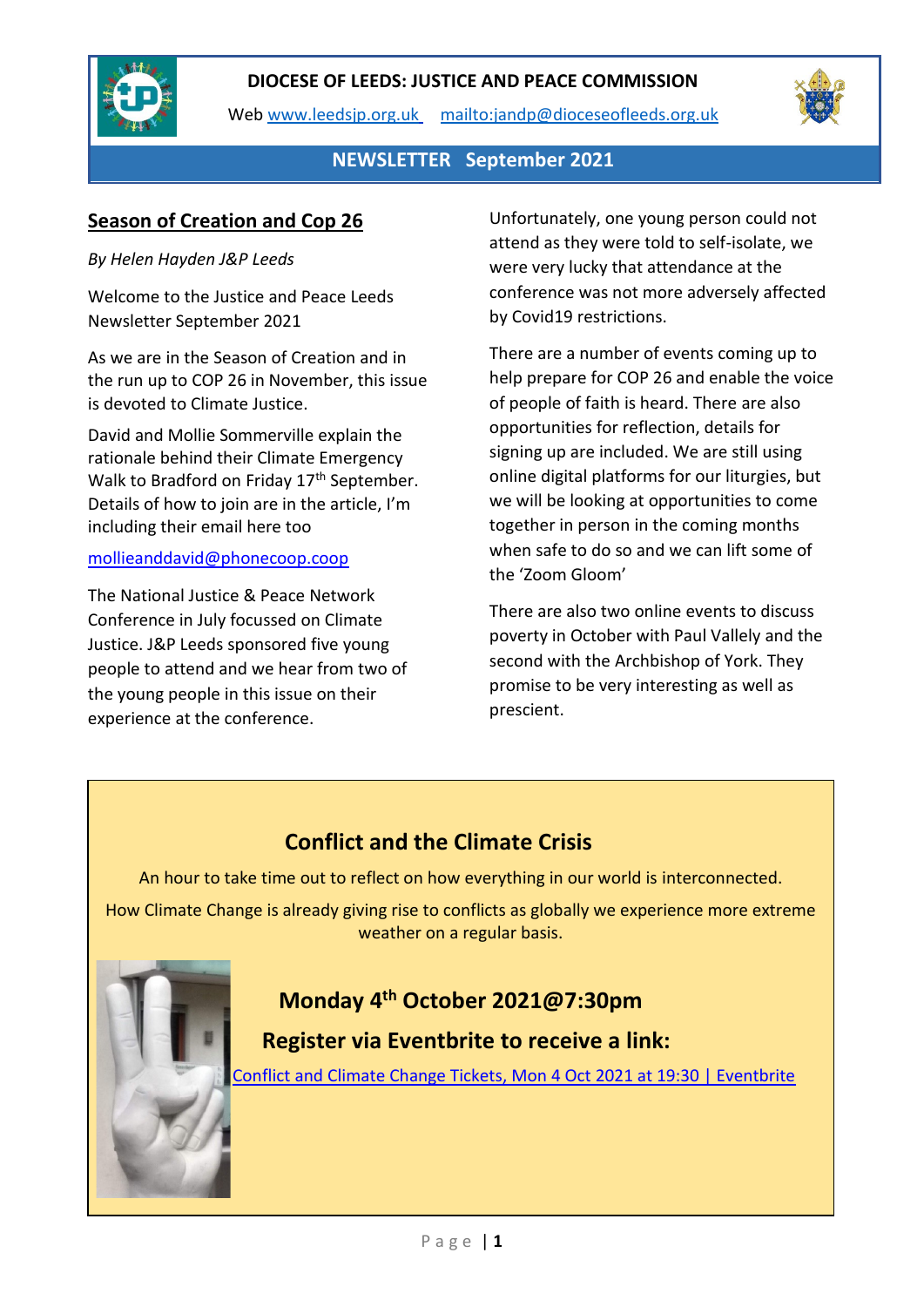

Web [www.leedsjp.org.uk](http://www.leedsjp.org.uk/) <mailto:jandp@dioceseofleeds.org.uk>



**NEWSLETTER September 2021**

## **Action for Life on Earth, NJPN 2021**

## **Conference**

## *By Sara, St Margaret Clitherow parish*

My intentions in attending the Justice and Peace Climate Change Conference were to educate myself more on the global crisis and try to understand how churches were taking action. Fortunately, I had an eye-opening experience on how both the government and society are dealing with this crisis and how I can also help. During this conference, I met some incredible people who all had different stories to tell about how they were tackling Climate change. These ranged from raising money by walking vast distances to writing letters to local councils and the government. The Just Fair Market was also informative and motivating by including stalls trying to help solve other grave social injustices, such as nuclear weapons and torture.

The most memorable event for me was the workshop I attended, 'Pilgrims of Cloud and Fire: pastoral care for climate distress', led by Paul Bodenham who is a trustee of Green Christian and co-ordinator of its Borrowed Time project



## . Borrowed Time – [pastoral care in a climate](https://greenchristian.org.uk/borrowed-time-building-pastoral-care-in-the-climate-emergency/#:~:text=Borrowed%20Time%20%E2%80%93%20pastoral%20care%20in%20a%20climate,for%20a%20journey%20through%20climate%20grief%20and%20eco-anxiety.)  [and ecological crisis](https://greenchristian.org.uk/borrowed-time-building-pastoral-care-in-the-climate-emergency/#:~:text=Borrowed%20Time%20%E2%80%93%20pastoral%20care%20in%20a%20climate,for%20a%20journey%20through%20climate%20grief%20and%20eco-anxiety.) – Green Christian

I was glad that I was able to attend this specific talk as scientists confirmed a few days before the conference that the Amazon Rainforest is now emitting more carbon dioxide than it can absorb, and startling facts like this always take away my hope for the future. During this workshop, I was in a safe place where I was able to listen to other's thoughts on Climate change and how it has emotionally impacted them, and I was able to take time to express my views and struggles. This was a great chance for me to see the bigger picture as I believe too many of us rightly want to take immediate action and solve the crisis, but don't take a step back to examine the impact of it on our mental health. This workshop helped me realise that it is important for us to grieve for the world now, we need to accept future losses as they are inevitable, and if we can do that, there is a change we can still help minimise future environmental damage.

Although I met I few young people like myself, I think it is important to encourage a lot more to attend future conferences like this one, whether that be through social media or for churches to inform them of these conferences and give them hope that there is a way for them to still help the world. This could also be done by including special events during the conference aimed towards younger people.

To conclude, this Climate change conference was an illuminating experience which reinforced the fact that to save to planet, the future demands sacrifice from all of us. This effort to help our future generations may require herculean strength from us, but we must not give up.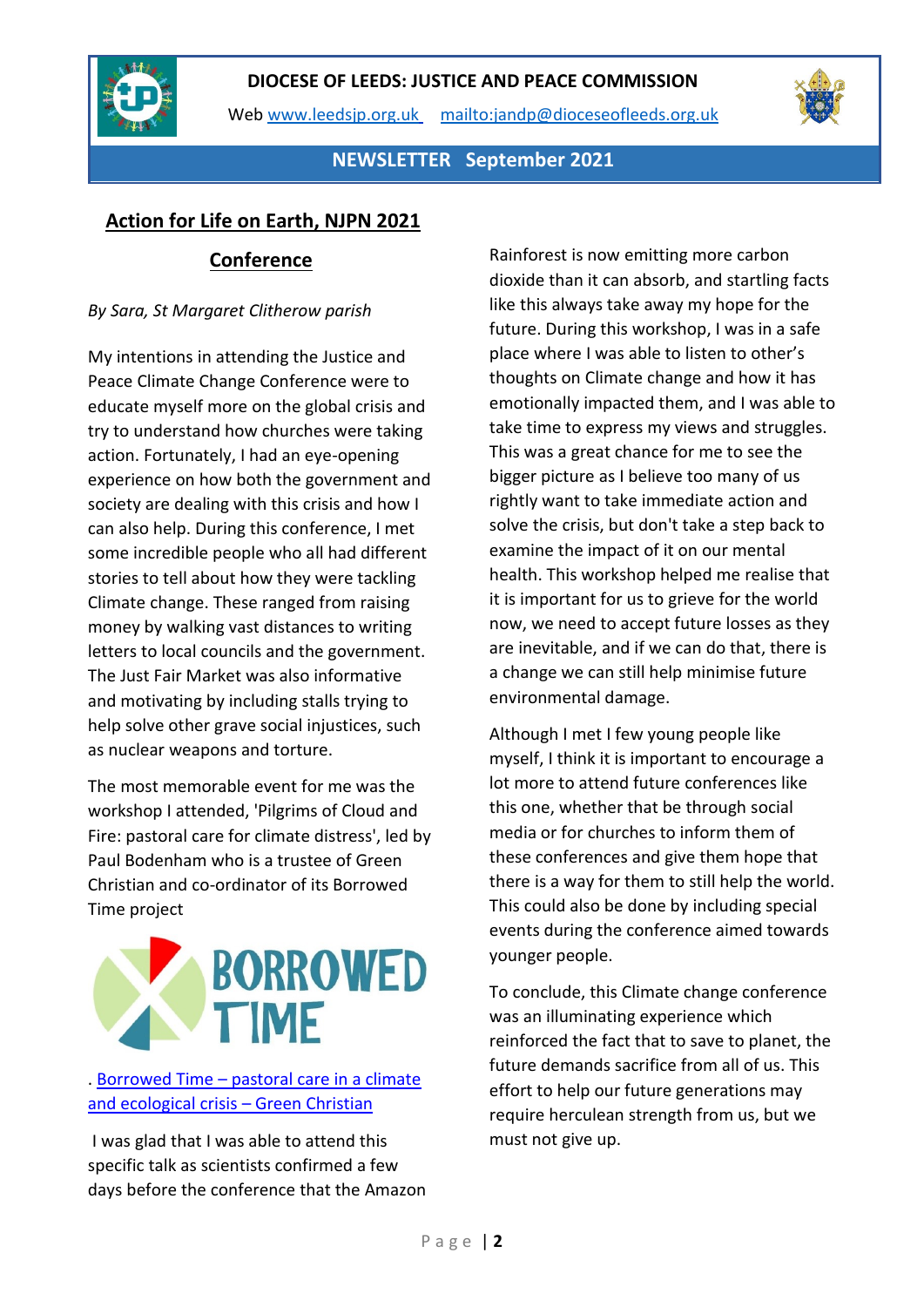

Web [www.leedsjp.org.uk](http://www.leedsjp.org.uk/) <mailto:jandp@dioceseofleeds.org.uk>



## **NEWSLETTER September 2021**

## **Action for Life on Earth, NJPN 2021**

## **Conference**

#### *By Matty Maslen*

From the 23rd to 25<sup>th</sup> July, the National Justice and Peace Network met for their annual conference at the



Hayes Conference Centre in Swanwick.

The topic for 2021 was climate change, calling the network together to discuss 'Action for Life on Earth'. The Diocese of Leeds was fortunate enough to have 10 representatives at this, the 43rd Annual Conference, many of whom have been attending for a number of years.

As the weekend marked 100 days until COP26, discussions were fuelled with the urgency and passion the current climate crisis demands of us. For three days almost 200 people gathered to discuss the work that needs to be done, not just as part of the Justice and Peace Network, but in a united effort with the wider community of our brothers and sisters in faith.

In this spirit of cooperation, contributions came from representatives of many other charities and organisations. Christine Allen, Director of CAFOD, chaired the conference and stands from organisations such as the Student Christian Movement, Christian CND, ACTA and Pax Christi, filled the main hall for the duration of the weekend.

Set against the backdrop of Laudato Si and Fratelli Tutti, the conference was centred on Pope Francis' inspiring Papal Encyclicals which call on us to care for our common home. As Fratelli Tutti reads, "Let us dream,

then, as a single human family, as fellow travellers sharing the same flesh, as children of the same earth which is our common home, each of us bringing the richness of his or her beliefs and convictions, each of us with his or her own voice, brothers and sisters all.".

Alongside those attendees from Leeds who have become well-known faces at the National Justice and Peace Conference, were four young people, Sara, David, Chukwuemeka and Matthew, who were sponsored to attend as part of the Leeds Justice and Peace group's new youth project: SPARK Social Justice.

Over the course of the weekend, key-note speakers took the stand to address the climate crisis and the responses they wished to see from their own fields of expertise. The speakers – Fr Eamonn Mulcahy, Mark Rotheram and Lorna Gold – were joined by Bishop John Arnold, Andy Aitkins and Christine Allen for a panel discussion.

The range of both professional and personal experiences the speakers and panellists brought to the table highlighted once again the value of including as wide a range of people and perspectives as possible in the response to the climate crisis. As Fr Eammon said, "there's no way that we're going to solve the problems of our planet unless we first throw the spotlight on ourselves and try and recreate and regenerate an authentic idea of humanity" and though a united front is needed, it must be an encompassing and inclusive unity.

This spectrum of perspectives on how we should respond to the climate crisis was also evident in the range of workshops on offer. One of these was run by Leeds Diocese's own Tim Devereaux, who led a well-attended discussion on 'Conflict and Climate'. Other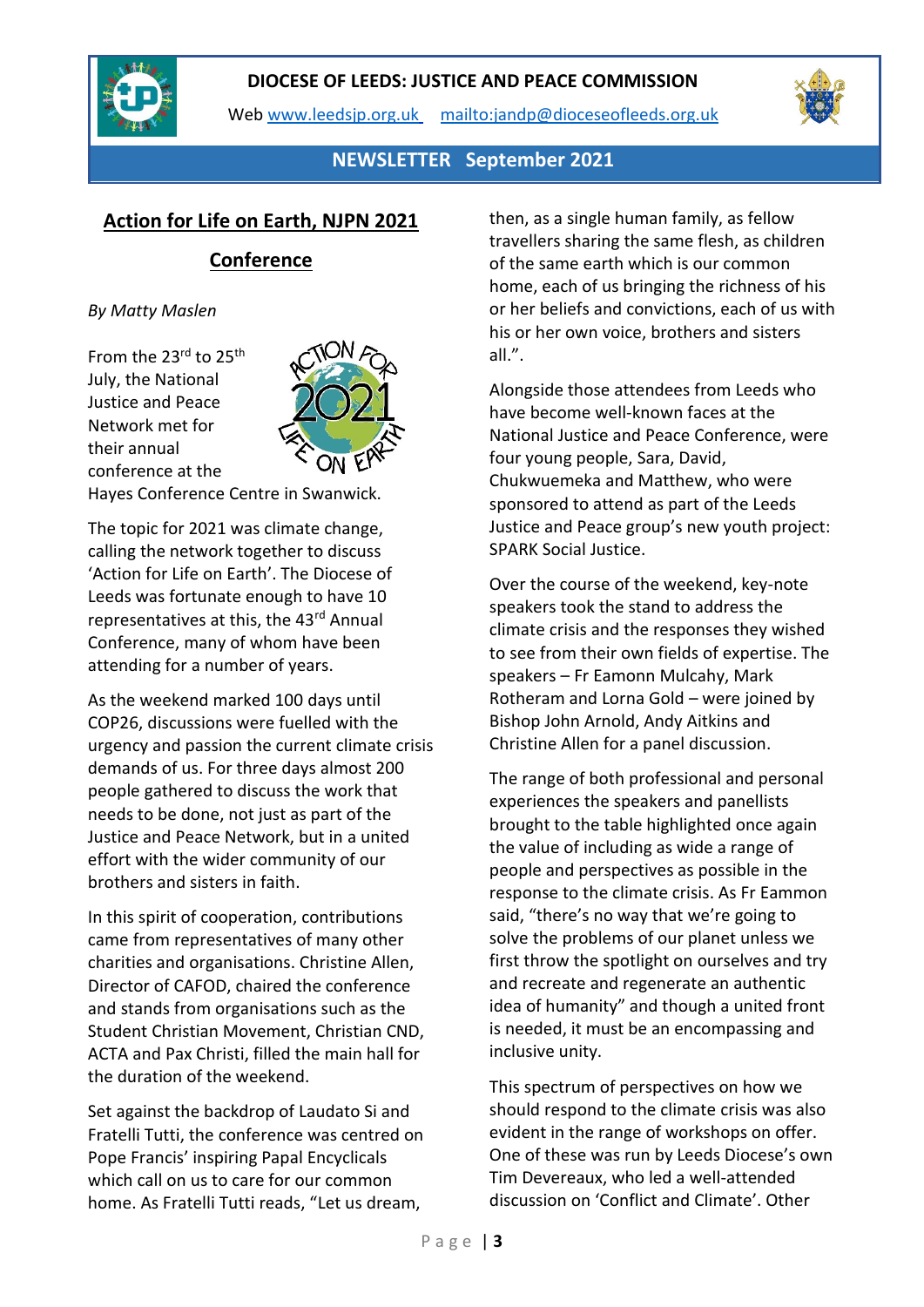

Web [www.leedsjp.org.uk](http://www.leedsjp.org.uk/) <mailto:jandp@dioceseofleeds.org.uk>



## **NEWSLETTER September 2021**

workshops covered issues such as 'pastoral care for climate distress', 'nonviolent direct action and environmental protest', 'church divestment from fossil fuels' and 'a just transition to a green economy'.

The 2021 National Justice and Peace Conference was an inspiring weekend. At times, the struggle to protect our planet from this manmade climate crisis can seem overwhelming. But, as Pope Francis said in Laudato Si, "May our struggles and our concern for this planet never take away the joy of our hope.". As COP26 grows ever closer, the time to act is now. Let this hope be at the heart of our actions.

[Click here](https://www.justice-and-peace.org.uk/conference/) for videos of speeches from the

conference

[Click here](https://ukcop26.org/) to see the COP26 website

## **Praised Be**

A prayer inspired by the papal encyclical 'Laudato Si'



## **Fratelli Tutti Explained by CAFOD**

[https://cafod.org.uk/Pray/Fratelli-Tutti](https://cafod.org.uk/Pray/Fratelli-Tutti-explained)[explained](https://cafod.org.uk/Pray/Fratelli-Tutti-explained)



This Q&A includes an encyclical definition and a look at what Pope Francis' new encyclical means for the world we hope to see.

Living God, have mercy on us, for the times we forget that we belong to each other. You call us to be still, to hear the whisper of our Sister Wind, to feel the radiance of our Brother Sun, and to be nourished by our Mother Earth. Renew us in your healing love. Inspire us to water the earth, and nurture one another, so all may flourish. Together, as one family, may we always sing your praise. Through Christ our Lord, Amen.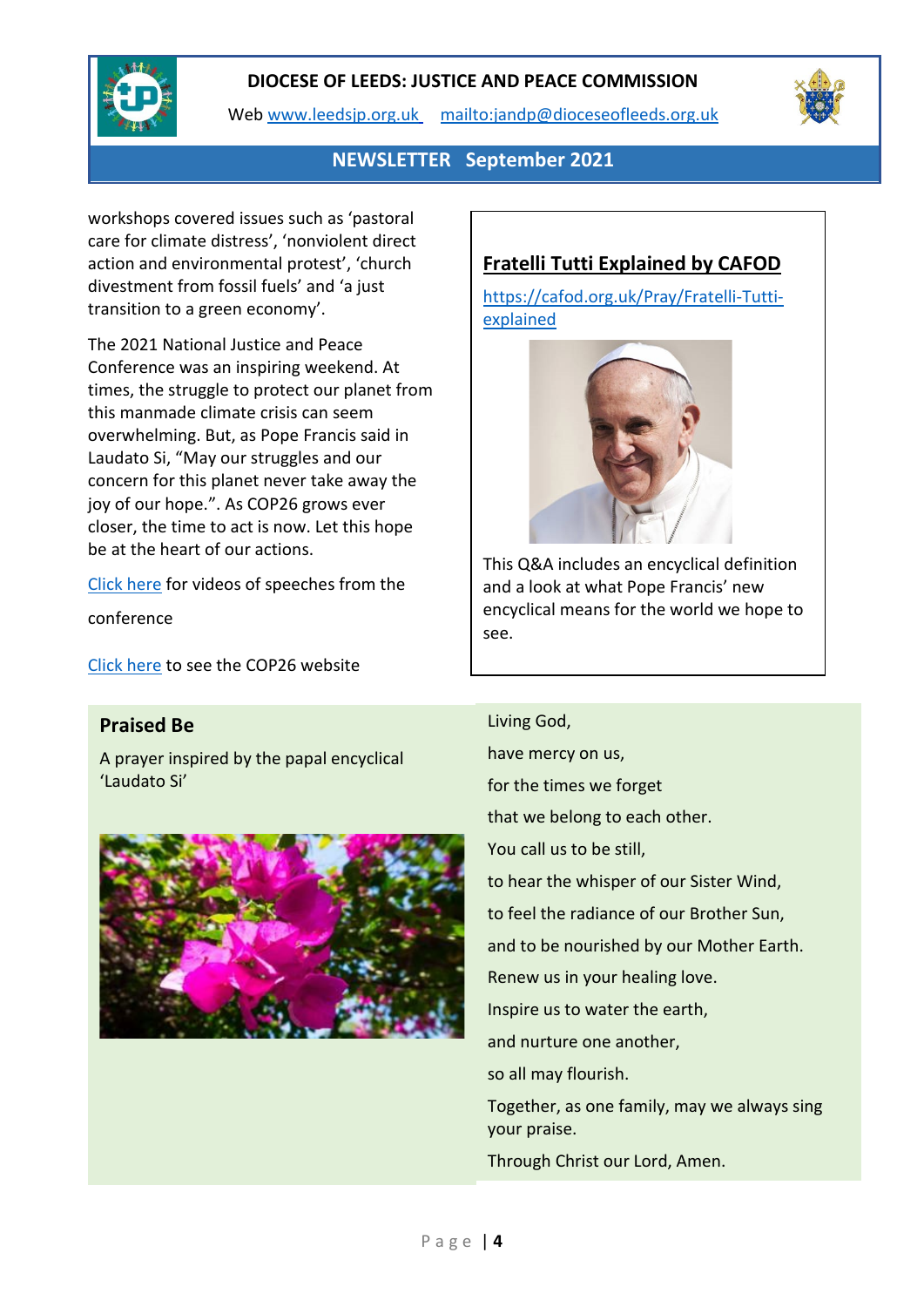

Web [www.leedsjp.org.uk](http://www.leedsjp.org.uk/) <mailto:jandp@dioceseofleeds.org.uk>



**NEWSLETTER September 2021**

## **Climate Emergency Walk to Bradford: an Invitation**

#### **17th September 2021 Friday afternoon** *By Mollie and David Somerville*

In December 2015, we went with a small number of people to Paris to encourage the nations meeting there to take climate change seriously. Even the Pope had written about its importance for humanity! Now, 6 years later has any progress been made? In our churches or anywhere outside? Once we get past the hype and the chatter, very little behaviour has changed either personal social or political.

Jesus said: 'By their fruits you will know them'. Many individuals recycle, but don't ask themselves if they needed the things in the first place. Many organisations have started to use renewable energy, such as our RC Diocese, but still invest in fossil fuels. Many governments such as the UK have wonderful targets for stopping global warming, but no concrete plans to implement them as fast as possible and in an effective manner.

Local Authorities such as the Council in Bradford have passed motions acknowledging the climate emergency, but with no urgent active measures afterwards. No – it is not all doom and gloom, but we are in danger of living in our own fantasy that nothing fundamental has to change. Our church and ourselves – we can be part of changing that. For our world to change we only require a really active tiny minority of committed people to point the way forward – which is where Justice and Peace comes in! We are called to be prophets for our own time. Nothing less will do! David Somerville

People walking together sends a powerful message calling for action. Pilgrimage, Camino, Haj and long marches have marked the need for determination and change, no less today when injustice, widespread poverty and planetary collapse can and must be overcome.

We ask all individuals, schools and school children, and all community organisations to add to this commitment of love and concern for nature, the planet and humanity.

We intend that this year will see an end to investment in fossil fuels by local pension funds, the greatest encouragement and support to switch from carbon-intensive transport and jobs to healthy, productive and caring work, and international agreements that not only proclaim the need to avert global warming but agree the emergency measures that will get us there. We believe we need net zero carbon emissions in Bradford by 2030.

We are organising a route from Baildon to Shipley to Bradford on the afternoon of Friday 17th September and welcoming festivities in Centenary Square. Some will walk from their own areas to meet up in Centenary Square.

To support the Climate Emergency Walk to Bradford and get involved in making it happen, contact David Somerville on 07581836275/ 01274493191 or email [mollieanddavid@phonecoop.coop](mailto:mollieanddavid@phonecoop.coop)

Co-ordination by Shipley and Baildon Friends of the Earth and Bradford Global Justice Now and United People's Movement and Free2Bme, Bradford One Spirit.

Timings: Baildon at 1.30 and Shipley at 3.15. We welcome everyone to join us at any point of the walk. Activities in Centenary Square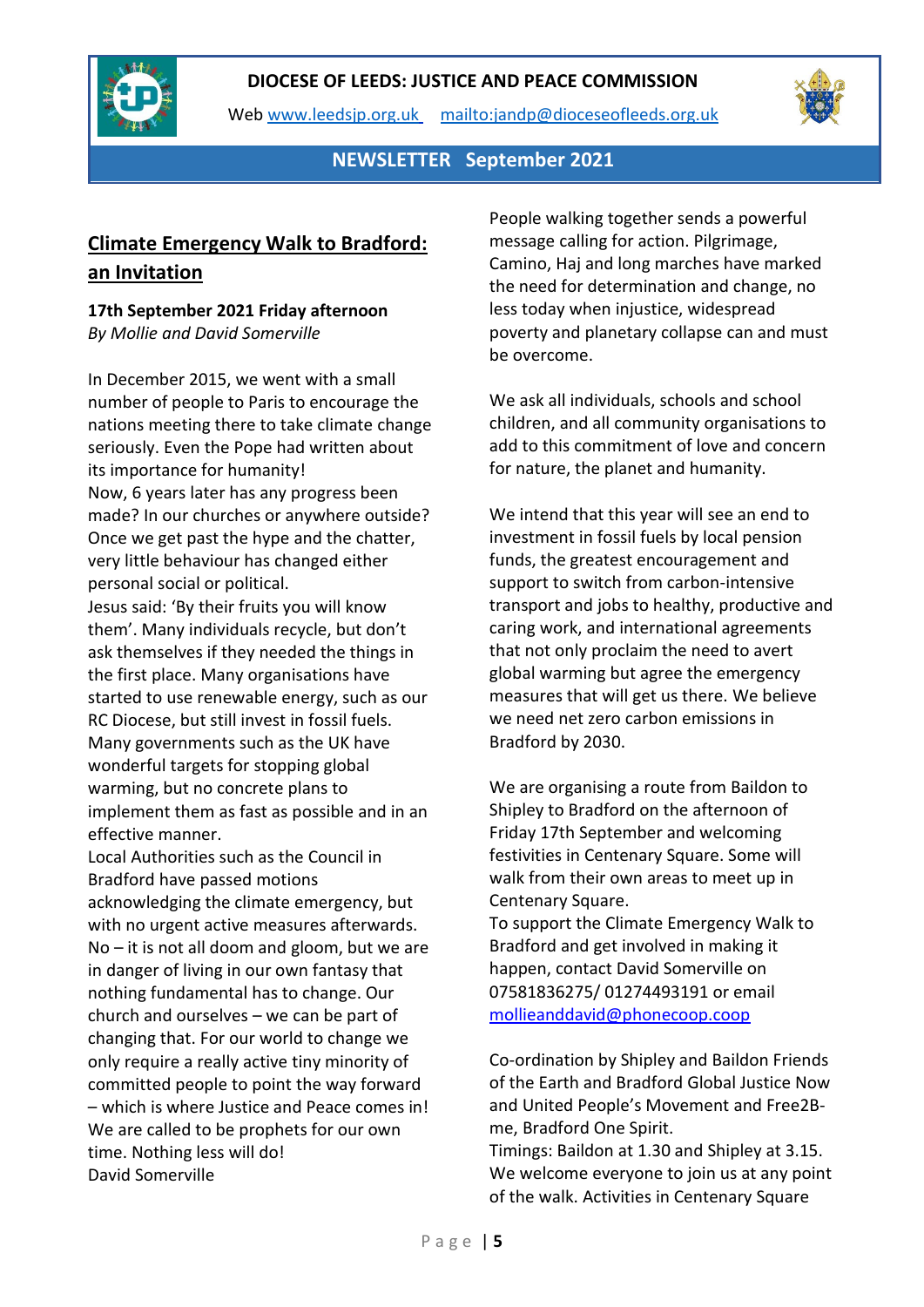

Web [www.leedsjp.org.uk](http://www.leedsjp.org.uk/) <mailto:jandp@dioceseofleeds.org.uk>



**NEWSLETTER September 2021**

from 5.00pm, such as dance, music, circle the town hall and Speakers' Corner.

## **Faith for the Climate**

There are a number of organisations and charities who are helping to prepare people for the upcoming COP26. Faith for the Climate is a multi-faith organisation bringin together a range of diverse religions and people from across the globe to ensure the voices of people of faith are heard.

Faith for the Climate exists to encourage, inspire and equip faith communities in their work on climate change. Climate change is the biggest and most urgent challenge facing humanity. People of faith see our planet as a gift, and believe we have a sacred responsibility to care for and protect the Earth's climate for future generations.

Many of our faiths and belief systems also share a "Golden Rule": treat others as you wish to be treated. Faith communities have a unique and precious role to play – in our thought, speech, worship and action, alongside and in partnership with secular environmental organisations – enabling people of faith to live out their calling by acting to protect the climate. Faith

A webinar organised by the Interfaith Liaison Committee<br>to the UN Framework Convention on Climate Change

**INSPIRED FAITH ACTION TOWARDS COP26** BRIEFING ON LOCAL AND GLOBAL<br>PREPARATIONS FOR A SUCCESSFUL COP26 September | 17:00-18:30 PM CEST | Simultaneous Interpretation in Spanish

Inspired Faith Action Towards COP26 - How Do Faith Communities Make COP a Success? The Interfaith Liaison Committee is holding briefings on local and global preparations for a successful COP26.

On Monday, 27th September the **Interfaith Liaison Committee (ILC)** to the **UNFCCC** [\(United Nations Framework](https://unfccc.int/)  [Convention on Climate Change\)](https://unfccc.int/), in partnership with [Make COP Count](https://makecopcount.org/) will hold a webinar to:

- inspire local action until the start of COP26 and
- share information on the content and needed outcomes of COP26

Speakers will include our Chair, Canon Giles Goddard, and Director, Dr Shanon Shah.

The webinar will be held at **two different times** to accommodate different time zones.

Register

**For session 1 at 9am BST/10am CEST**, register [here](https://lutheranworld-org.zoom.us/webinar/register/WN_ksoFzqyeTgizqD4ibusTqA)

**For session 2 at 4pm BST/5pm CEST**, register [here](https://lutheranworld-org.zoom.us/webinar/register/WN_Ufwmeaq3S5WSw28PH-1K8g)



Then on Sunday 17<sup>th</sup> October and Monday 18<sup>th</sup> October, two weeks before Cop26 and the global climate negotiations, people of diverse religions will rise to send a message: destroying the planet is against our religions. To find out more and to join people across the globe in temples, mosques and churches; praying, singing to call for climate justice and care for the vulnerable please see the website [Faiths 4 Climate Justice -](https://greenfaith.org/faiths4climatejustice/) GreenFaith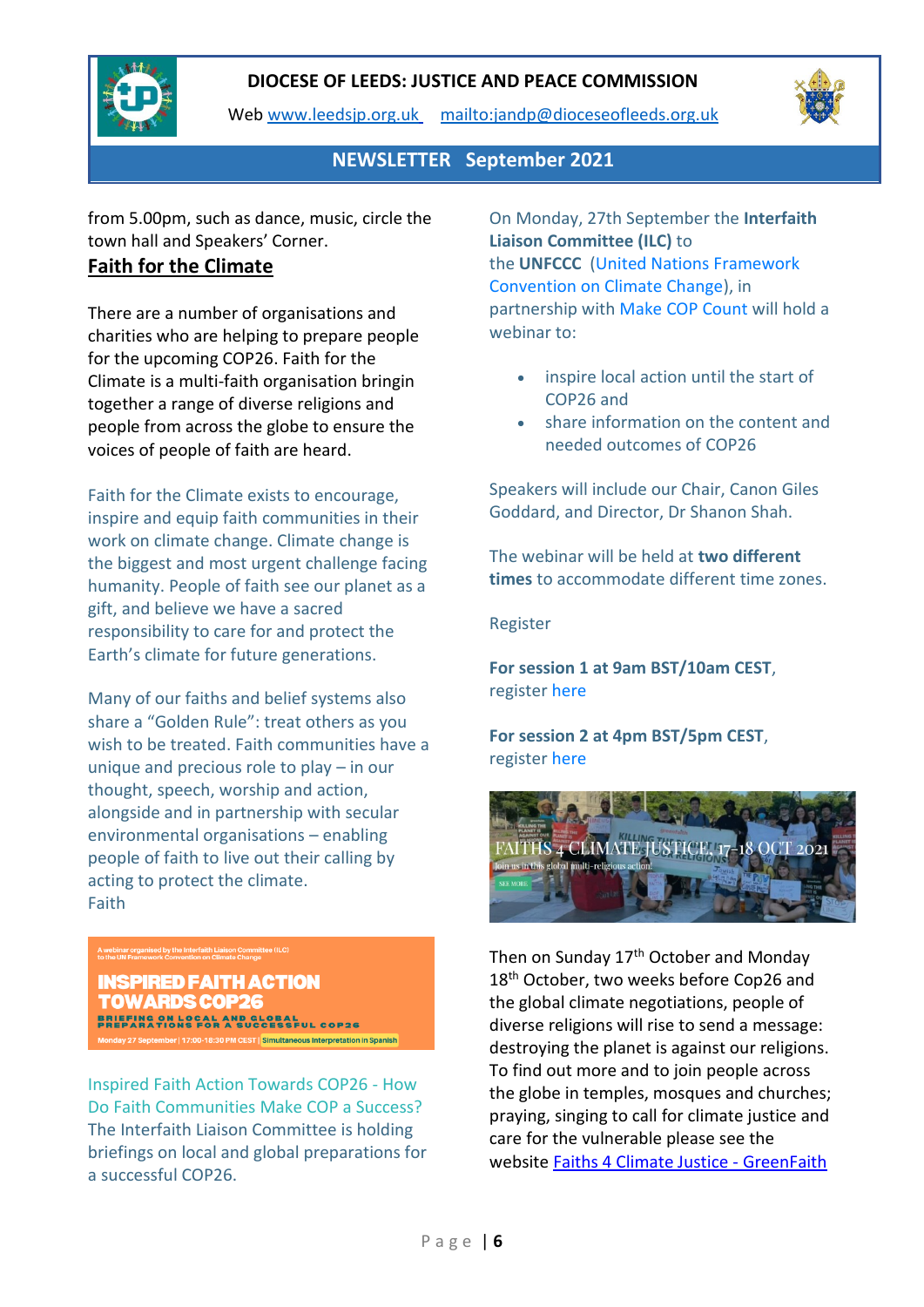

Web [www.leedsjp.org.uk](http://www.leedsjp.org.uk/) <mailto:jandp@dioceseofleeds.org.uk>



## **NEWSLETTER September 2021**

## **Racism and the Church**

One of the most striking and significant changes in the last 50 years in our church communities is the growth and multiplication of churches comprised mainly of members from the Caribbean, Africa, Asia or Latin America. Not all have felt welcome; overt and institutional racism has been evident in some places.

The Justice & Peace Commission are sponsoring a limited number of people to participate in an online 8 week course (over 9 weeks) exploring racism in the context of Christian communities in the UK. It starts at the end of September and runs to the end of November on a Thursday evening. Email [jandp@dioceseofleeds.org.uk](mailto:jandp@dioceseofleeds.org.uk) for more details and to be considered for sponsorship to attend.

## CHARITY Vs JUSTICE WEBINARS

We have organised two webinars in October

Wed 6th October @ 7:30pm

Charity, Justice & Philanthropy – with Paul Vallely



Join the critically acclaimed author of *Pope Francis – Untying the Knots,* to start to explore where charity and philanthropy are not enough and where, as Christians, we must embark on action to change national policy.

**How Integral is Justice & Mercy to the Work of the Church?** – Wed 20 Oct @7pm

We are delighted to have our second webinar led by Stephen Cottrell, Archbishop of York



For both webinars please click to register on Eventbrite through the J&P Leeds website

[Diocese of Leeds: Justice and Peace](https://www.leedsjp.org.uk/)  [Commission \(leedsjp.org.uk\)](https://www.leedsjp.org.uk/)